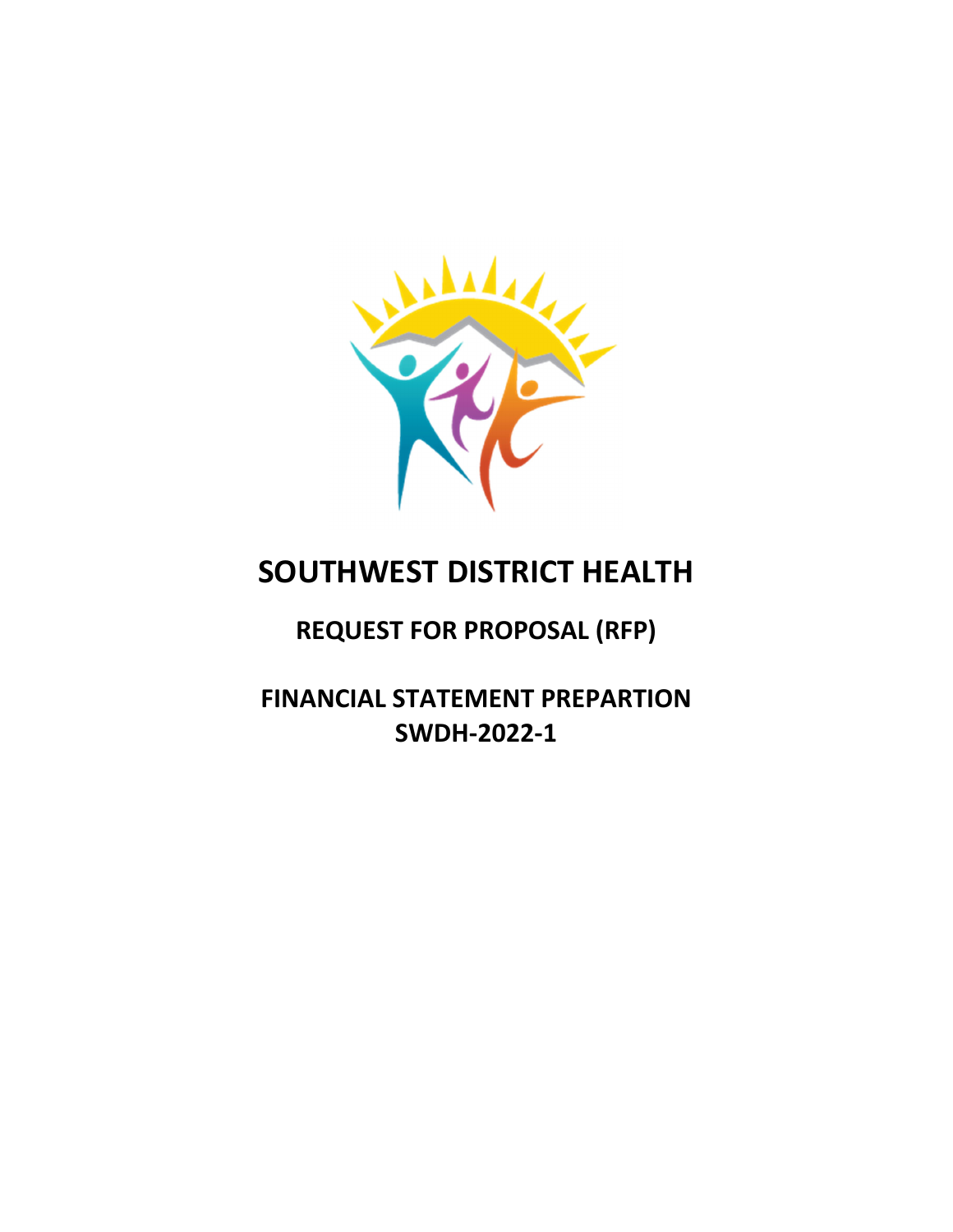## **TABLE OF CONTENTS**

| 4  |  |  |  |
|----|--|--|--|
| 5. |  |  |  |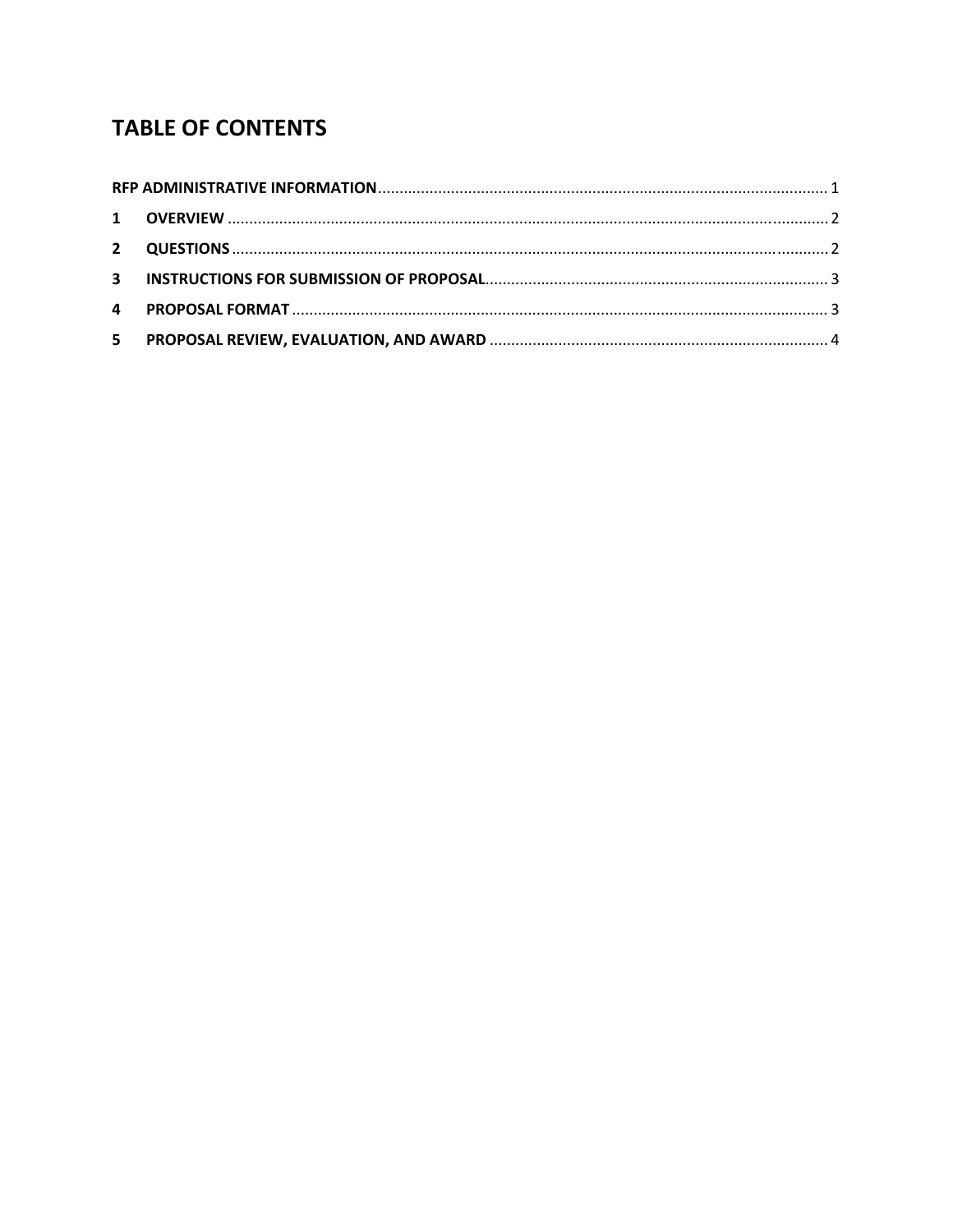## **RFP ADMINISTRATIVE INFORMATION**

| <b>RFP Title:</b>                      | <b>Financial Statement Preparation Project</b>        |
|----------------------------------------|-------------------------------------------------------|
| <b>RFP Project Description:</b>        | Southwest District Health is requesting services to   |
|                                        | prepare financial statements/document                 |
| RFP Lead:                              | Christina Straub, Program Specialist                  |
|                                        | Southwest District Health                             |
|                                        | 13307 Miami Lane Caldwell, Idaho 83607                |
|                                        | christina.straub@phd3.idaho.gov                       |
|                                        | 208-455-5302                                          |
| <b>Submitting Sealed Proposal:</b>     |                                                       |
|                                        | Address for Courier:                                  |
| <b>Submitting Manually:</b>            | 13307 Miami Lane                                      |
| MANUAL PROPOSALS MUST BE RECEIVED      | Caldwell, Idaho 83607                                 |
| AT THE PHYSICAL ADDRESS DESIGNATED     |                                                       |
| FOR COURIER SERVICE AND TIME/DATE      | <b>Address for US Mail:</b>                           |
| STAMPED BY THE DIVISION OF             | 13307 Miami Lane                                      |
| PURCHASING PRIOR TO THE CLOSING DATE   | Caldwell, Idaho 83607                                 |
| AND TIME.                              |                                                       |
|                                        |                                                       |
| <b>Deadline to Receive Questions:</b>  | Wednesday, May 11, 2022, 5PM Mountain Time            |
| <b>RFP Closing Date:</b>               | Friday, June 3, 2022, 5PM Mountain Time               |
| Initial Term of Contract and Renewals: | One (1) year contract. Upon mutual, written           |
|                                        | agreement, the Contract may be renewed, extended, or  |
|                                        | amended. The anticipated total Contract term is up to |
|                                        | five (5) years.                                       |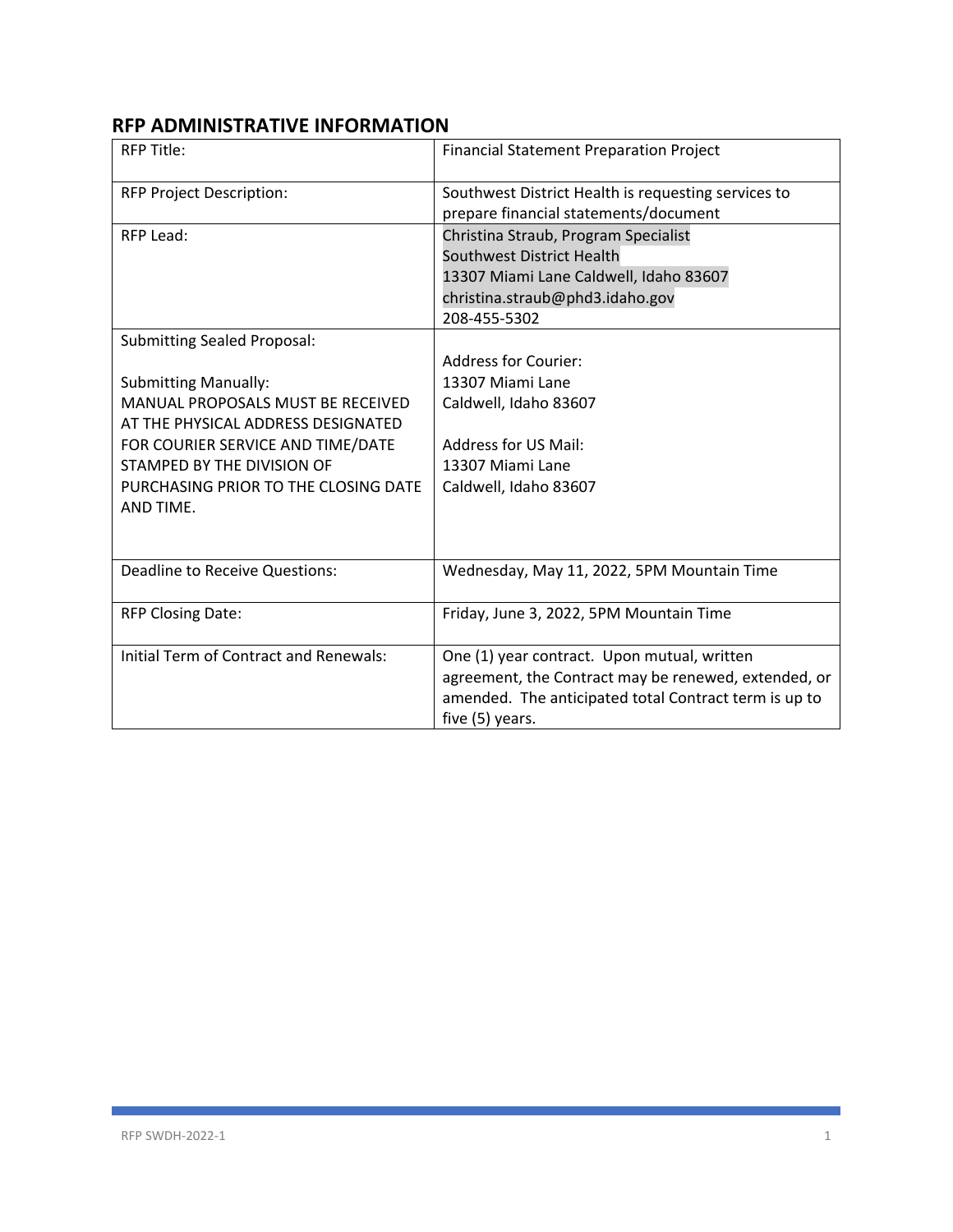## **1 OVERVIEW**

#### **1.1. Services Requested**

- Preparation of financial statements to include:
	- o SEFA (Schedule of Expenditures of Federal Awards)
	- o Statement of Net Position
	- o Statement of Activities
	- o Balance Sheet
	- $\circ$  Statement of cash receipts, disbursements, and changes in cash basis fund balances
	- o Budget to Actual
	- o Investment (LGIP) Summary
	- o Cash worksheet
	- o Trial Balance
	- o GASB 54 Breakdown
- Assist the District in examining General Ledger Activity
- Assist the District in comparing its General Ledger activity to the financial statements
- Provide the District with comments regarding its financial statements
- Provide the District with other financial statement consulting services as needed.
- The District will provide past documentation, templates, and all required and requested information reasonably deemed necessary or desirable to prepare above statements.

#### **1.2. Resulting Contract**

If the District awards a contract from this Solicitation, it will do so by issuing a contract for services document from the District's Procurement system, which will be an acceptance of the successful offer. The Contract will be comprised of that contract document; this RFP, including any incorporated documents; the successful Proposal, including any clarifications requested by the District; and an artifact formalizing any requirements agreed upon through contract discussions or negotiations, if applicable.

## **2 QUESTIONS**

#### **2.1. Questions**

2.1.1. Questions or other correspondence must be submitted in writing to the RFP Lead (see contact information in the RFP Administrative Information, page 1). QUESTIONS MUST BE RECEIVED BY 5P.M. MOUNTAIN TIME ON THE DATE LISTED IN THE RFP ADMINISTRATIVE INFORMATION.

#### **2.2. Vendor Proposed Modifications and Exceptions to Requirements, Terms, and Conditions**

2.2.1. Vendors are strongly encouraged to submit any proposed modifications to the requirements, terms, or conditions of the RFP prior to the deadline to submit questions. Questions regarding these requirements must contain the following:

• The rationale for the specific requirement being unacceptable to the party submitting the question (define the deficiency).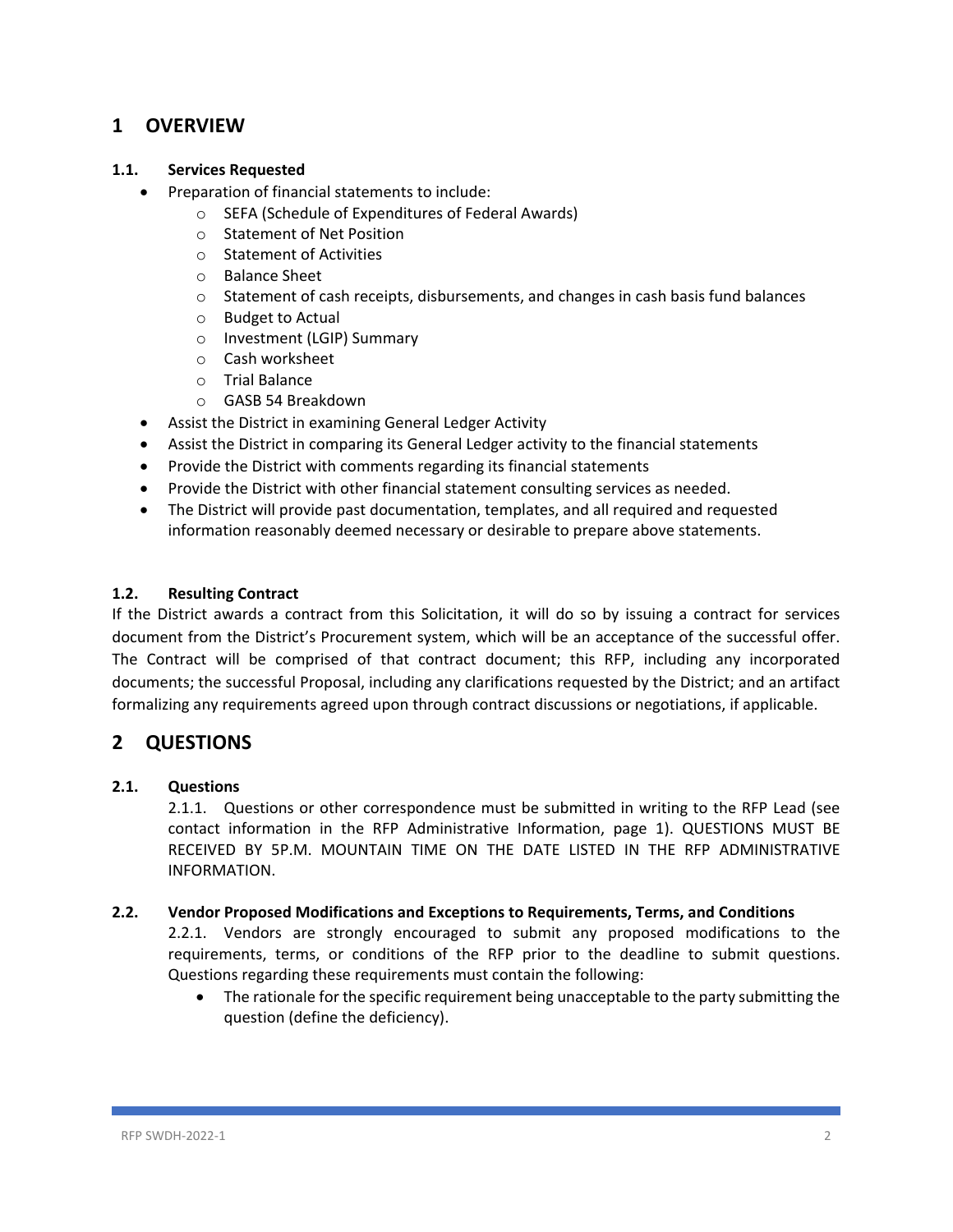2.2.2. The District has sole discretion to determine if the modifications or exceptions submitted by an Offeror would result in a material change or otherwise threaten the integrity of the procurement process.

2.2.3. Except as otherwise provided within the Solicitation, the District will not consider modifications or exceptions to the requirements, terms, or conditions which are proposed after the RFP Closing Date.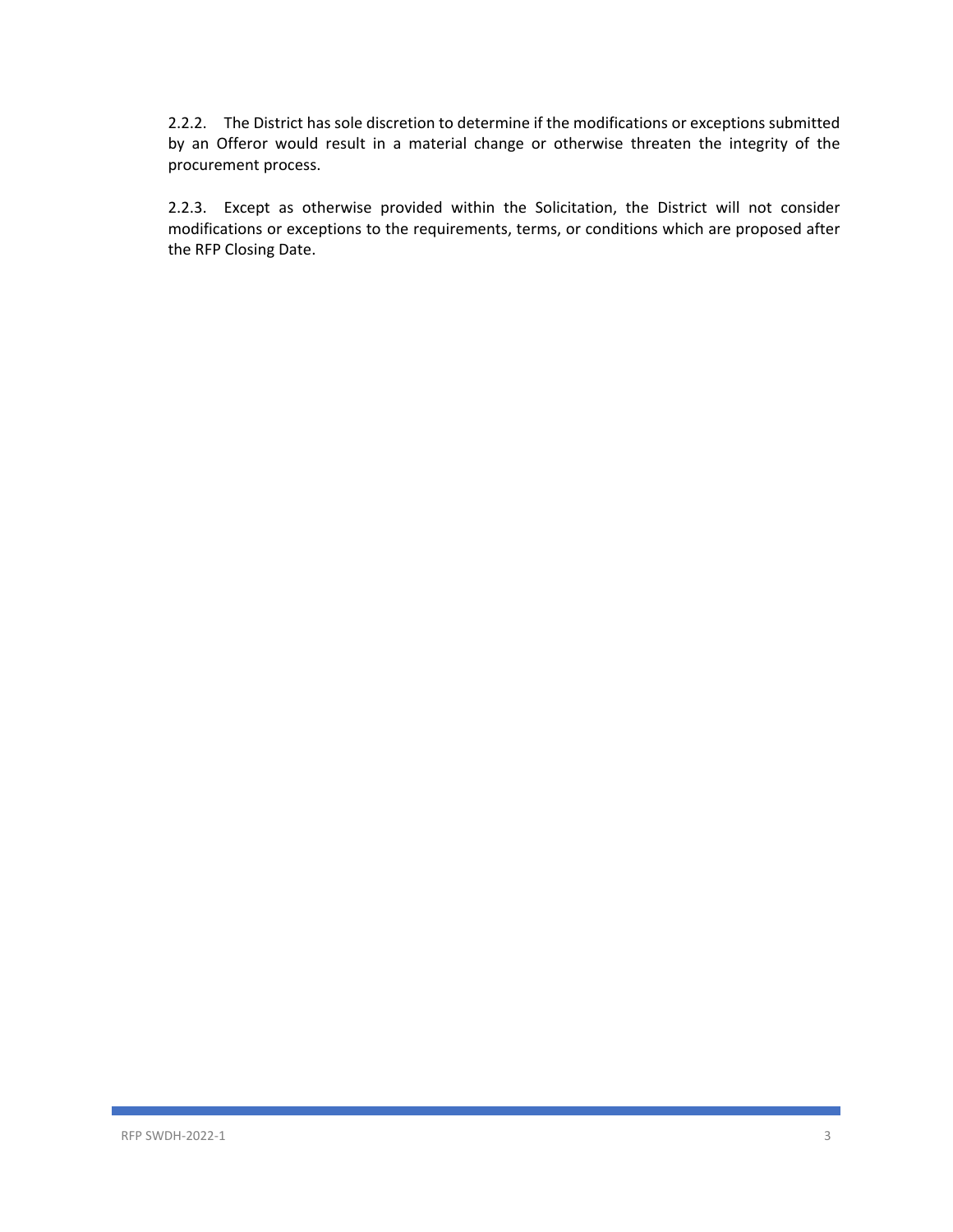## **3 INSTRUCTIONS FOR SUBMISSION OF PROPOSAL**

#### **3.1. General Instructions**

3.1.1. Proposals may be submitted electronically or manually, as detailed below. Except as otherwise addressed in this solicitation, all submission materials must be submitted at the same time (in a single package or electronic submission). If multiple submissions are received, only the latest timely submission will be considered.

3.1.2. Alternate proposals are not allowed.

3.1.3. All electronic files (whether submitted electronically or manually) must be in Microsoft Word, Adobe PDF, or Excel format; the only exception is for financials, brochures or other information only available in an alternate format.

#### **3.2. Electronic Submission**

3.2.1. Electronically submitted Proposals must be submitted via email to the RPF lead, information can be found listed on Page 1.

#### **3.3. Manual Submission**

3.3.1. The Proposal must be addressed to the RFP Lead, sealed, and identified as "SWDH‐2022‐ 1, Financial Statement Preparation." Include your company name on the outside of the package.

### **4 PROPOSAL FORMAT**

These instructions describe the format to be used when submitting a Proposal. The format is designed to ensure a complete submission of information necessary for an equitable analysis and evaluation of submitted Proposals. There is no intent to limit the content of Proposals.

#### **4.1. Table of Contents**

Include a table of contents in the Technical Proposal identifying the contents of each section, including page numbers of major Sections.

#### **4.2. Format**

4.2.1. **Technical Proposal –** A detailed explanation of goods/services to be provided (scope of work)

- 4.2.2. **Cost Proposal –** Breakdown of costs (materials, personnel, etc.)
- 4.2.3. **W9 –** A current W9 tax forma is required
- 4.2.4. **Additional Documents –** Any additional information, documents, brochures, etc.